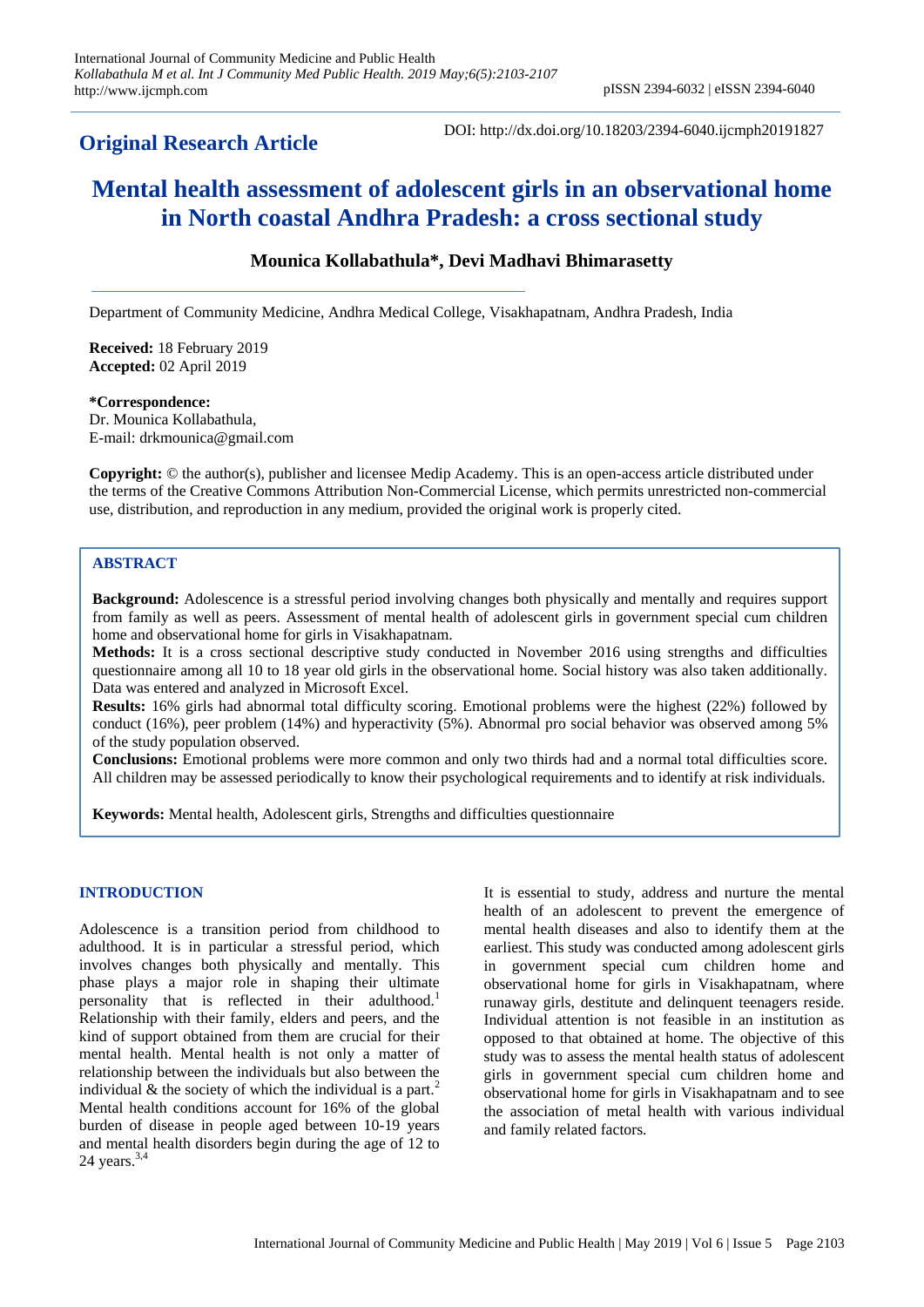#### **METHODS**

This cross sectional study was conducted among Adolescent girls residing in government special cum children home and observational home for girls in Visakhapatnam, Andhra Pradesh. The study was conducted during the period of November-December 2016.

There were 64 adolescent girls residing in the home and of them 63 participated in the present study. The term adolescence has been defined as those aged between 10 years and 19 years.<sup>2</sup> Those who were not willing to participate in the study, girls less than 10 years of age and more than 19 years of age and mentally challenged girls were excluded from the study.

The interview schedule in the current study included the details of age, education status, the reason for them to join the home, their duration of stay, type of family, history of mental illness in the family, history of breaking of law in the family, history of sexual abuse, history of suicidal thoughts and history of suicide attempt. The schedule also included a structured and validated strengths and difficulties questionnaire (SDQ). The questionnaire was validated by translation to the vernacular (Telugu) and back translation to English again by different individuals.

#### *Strengths and difficulties questionnaire*

The strengths and difficulties questionnaire asks 25 attributes and are divided into 5 scales

- Emotional symptoms (5 items)
- Conduct problem (5 items)
- Hyperactivity (5 items)
- Peer pressure (5 items)
- Pro-social behavior (5 items)

The scales 1 to 4 mentioned above together gives total difficulties score. Emotional disturbances are usually seen in adolescents who are depressed, withdrawn, anxious or aggressive. Conduct problem is a pattern of repetitive behavior wherein the rights of others or social norms are violated. Hyperactivity can be described as a physical state in which a person is abnormally and easily excitable. Peer pressure scoring indicates the adolescent's relationship with those around her.

Pro-social behavior refers to the helpful nature of an adolescent without expecting reward or compensation. The score ranges of the scales are mentioned in (Table 1).

Consent was obtained from the authorities of the home after informing them of the purpose of this study and after giving assurance to maintain confidentiality.

Data was entered in Microsoft Excel and analyzed using SPSS ver.23. The qualitative data is represented in numbers and percentages. The quantitative data is expressed in mean. Comparisons were made using chi square test and Fisher's exact test. P value  $\leq 0.05$  was considered to be significant statistically at 95% confidence interval.

#### **Table 1: Scoring of the scales in SDQ.**

|                                             | <b>Normal</b> | <b>Borderline</b> Abnormal |           |
|---------------------------------------------|---------------|----------------------------|-----------|
| <b>Emotional</b><br>symptoms score<br>(ESS) | $0 - 5$       | 6                          | $7-10$    |
| Conduct<br>problems score<br>(CPS)          | $0-3$         | 4                          | $5-10$    |
| <b>Hyperactivity</b><br>score (HS)          | $0 - 5$       | 6                          | $7-10$    |
| Peer pressure<br>score (PPS)                | $0 - 4$       | 5                          | $6-10$    |
| <b>Total difficulties</b><br>score (TDS)    | $0 - 15$      | $16-19$                    | $20 - 40$ |
| Pro-social<br>behavior score<br>(PSBS)      | $6-10$        | 5                          | 0-4       |

#### **RESULTS**

This study was done among 63 adolescent girls whose mean age was found to be 14.2 (SD=3.16). Majority of the study participants from the home were runaway children (44.4%) and destitute (34.9%). The mean duration of stay of the study group was 20 months (SD=28.9). About 63% of the study group were staying there since less than 1 year at the time of the study.

Among the mental problems identified, Emotional problems (22%) were the highest followed by conduct problem (16%), peer problem (14%) and hyperactivity (5%). The average total difficulties score (TDS) was 12.89 (SD=5.4), which falls under the normal range. Only 10 (16%) study subjects had an abnormal total difficulties score as shown in (Figure 1).



#### **Figure 1: Mental problems among the adolescent girls in the home.**

ESS=emotional problem score. CPS=conduct problem score. HS=hyperactivity score. PPS=peer pressure score PSBS=prosocial behaviour score. TDS=total difficulties Score.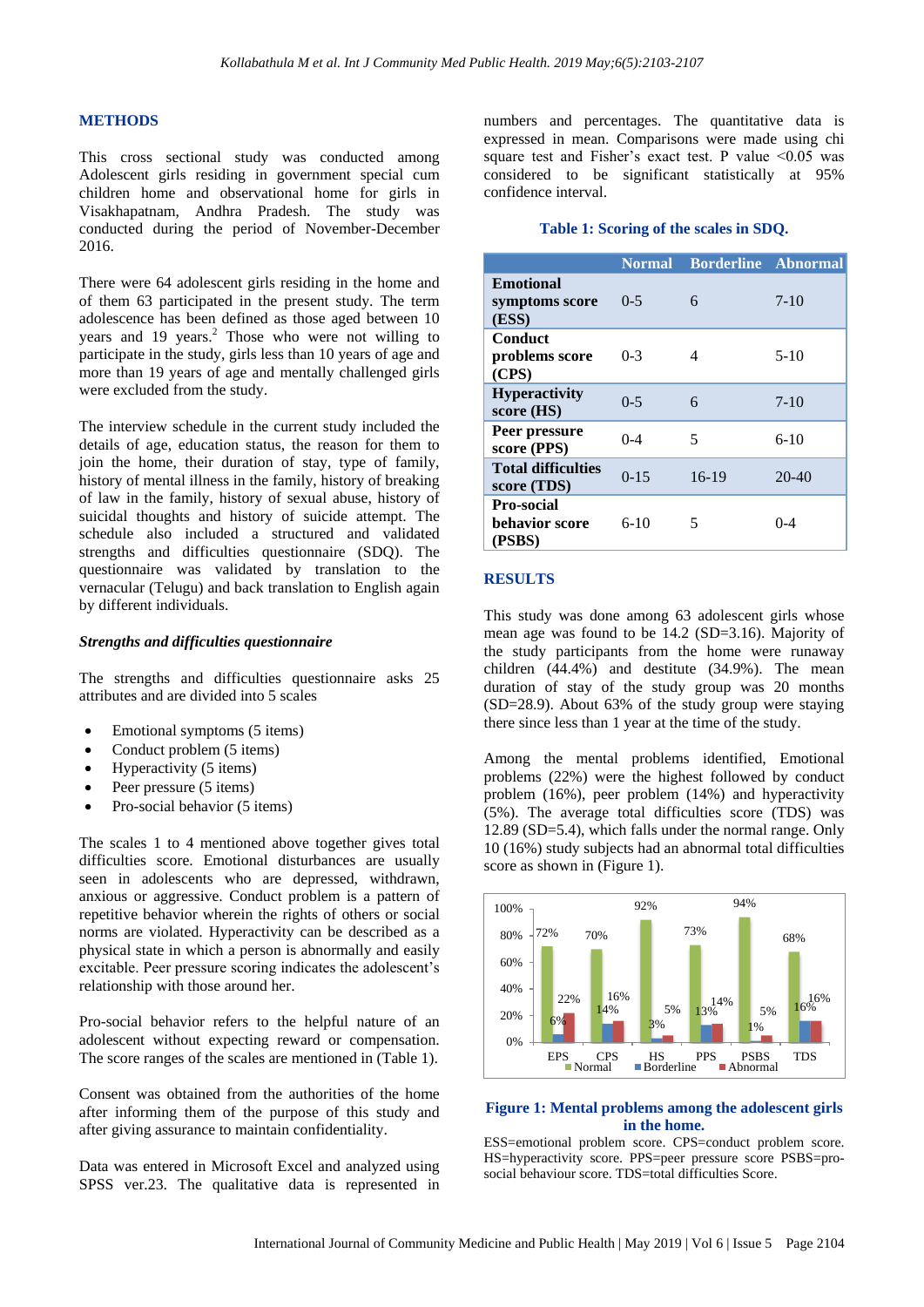|                                                | <b>Total</b> | <b>Normal</b> | <b>Borderline</b> | <b>Abnormal</b> | P value |  |
|------------------------------------------------|--------------|---------------|-------------------|-----------------|---------|--|
|                                                | N(%          | N(%)          | N(%)              | N(%)            |         |  |
| Type of family $(n=63)$                        |              |               |                   |                 |         |  |
| <b>Broken</b>                                  | 22(34.9)     | 13 (59)       | 5(23)             | 4(18)           | $0.01*$ |  |
| Healthy                                        | 5(7.9)       | $\left($      | 2(40)             | 3(60)           |         |  |
| No family                                      | 9(14.3)      | 9(100)        | $\theta$          | $\Omega$        |         |  |
| Others                                         | 4(6.3)       | 3(75)         | $\Omega$          | 1(25)           |         |  |
| Problem                                        | 23(36.5)     | 18 (78)       | 3(13)             | 2(9)            |         |  |
| Family history of mental illness (n=54)        |              |               |                   |                 |         |  |
| Yes                                            | 6(11.2)      | 2(33.4)       | 2(33.3)           | 2(33.3)         | 0.183   |  |
| No                                             | 48 (88.8)    | 32(66.67)     | 8(16.67)          | 8 (16.66)       |         |  |
| History of law-breaking in the family $(n=54)$ |              |               |                   |                 |         |  |
| Yes                                            | 9(16.67)     | 5(55.56)      | $\Omega$          | 4(44.44)        | 0.073   |  |
| No                                             | 45 (83.33)   | 29 (64.45)    | 10(22.22)         | 6(13.33)        |         |  |

#### **Table 2: Factors related to family and their association with total difficulties score.**

**Table 3: Individual factors and their association with total difficulties score (n=63).**

|                                     | <b>Total</b> | <b>Normal</b> | <b>Borderline</b> | <b>Abnormal</b> | P value  |  |
|-------------------------------------|--------------|---------------|-------------------|-----------------|----------|--|
|                                     | N(%)         | N(%)          | N(%)              | $N(\%)$         |          |  |
| <b>Education</b>                    |              |               |                   |                 |          |  |
| Primary                             | 15(23.8)     | 10(66.67)     | 2(13.33)          | 3(20)           | 0.939    |  |
| Secondary                           | 14 (22.2)    | 9(64.3)       | 2(14.3)           | 3(21.4)         |          |  |
| <b>High School</b>                  | 23(36.5)     | 14(61.9)      | 5(21.7)           | 4(17.4)         |          |  |
| Intermediate                        | 8(12.7)      | 7(87.5)       | 1(12.5)           | $\theta$        |          |  |
| Illiterate                          | 3(4.8)       | 3(100)        | $\overline{0}$    | $\theta$        |          |  |
|                                     |              |               |                   |                 |          |  |
| <b>History of sexual abuse</b>      |              |               |                   |                 |          |  |
| Yes                                 | 17(27)       | 9(53)         | 3(17.6)           | 5(29.4)         | 0.191    |  |
| N <sub>o</sub>                      | 46 (73)      | 34 (73.9)     | 7(15.2)           | 5(10.9)         |          |  |
|                                     |              |               |                   |                 |          |  |
| <b>History of suicidal thoughts</b> |              |               |                   |                 |          |  |
| Yes                                 | 30(47.6)     | 15(50)        | 8(26.67)          | 7(23.33)        | $0.012*$ |  |
| No                                  | 33(52.4)     | 28 (84.8)     | 2(6.1)            | 3(9.1)          |          |  |
|                                     |              |               |                   |                 |          |  |
| <b>History of suicide attempt</b>   |              |               |                   |                 |          |  |
| Yes                                 | 18 (28.6)    | 7(38.89)      | 5(27.78)          | 6(33.33)        | $0.004*$ |  |
| N <sub>o</sub>                      | 45 (71.4)    | 36(80)        | 5(11.11)          | 4(8.89)         |          |  |

The family and individual factors and their association to total difficulties score is shown in (Table 2) and (Table 3) respectively.

It was observed that the participants who reported that they had healthy family, have an abnormal total difficulties score. Furthermore, the type of family is found to significantly affect the total difficulties score. 33.3% of the subjects who reported a family history of mental illness, and 44.44% of subjects who had a family member who broke the law, observed to have an abnormal TDS.

Subjects who have had primary education and secondary education were observed to have a higher TDS. 29.4% of the study participants who were sexually abused, 33.33%

of study participants who attempted for suicide had an abnormal TDS score.

#### **DISCUSSION**

World Helath Organisation has defined health as physical, social and mental wellbeing. Even though the medical sciences have advanced, assessing mental health is a challenge. An understanding of the medical health of an individual will help in improving the overall health. In this study strengths and difficulties questionnaire was used to assess the mental health of adolescent girls in a special home. After analysis of the data it was found that, the highest abnormal score was seen in emotional problems contrary to the study conducted in Chennai, Gujarat<sup>,</sup> Aligarh and Karnataka where conduct problems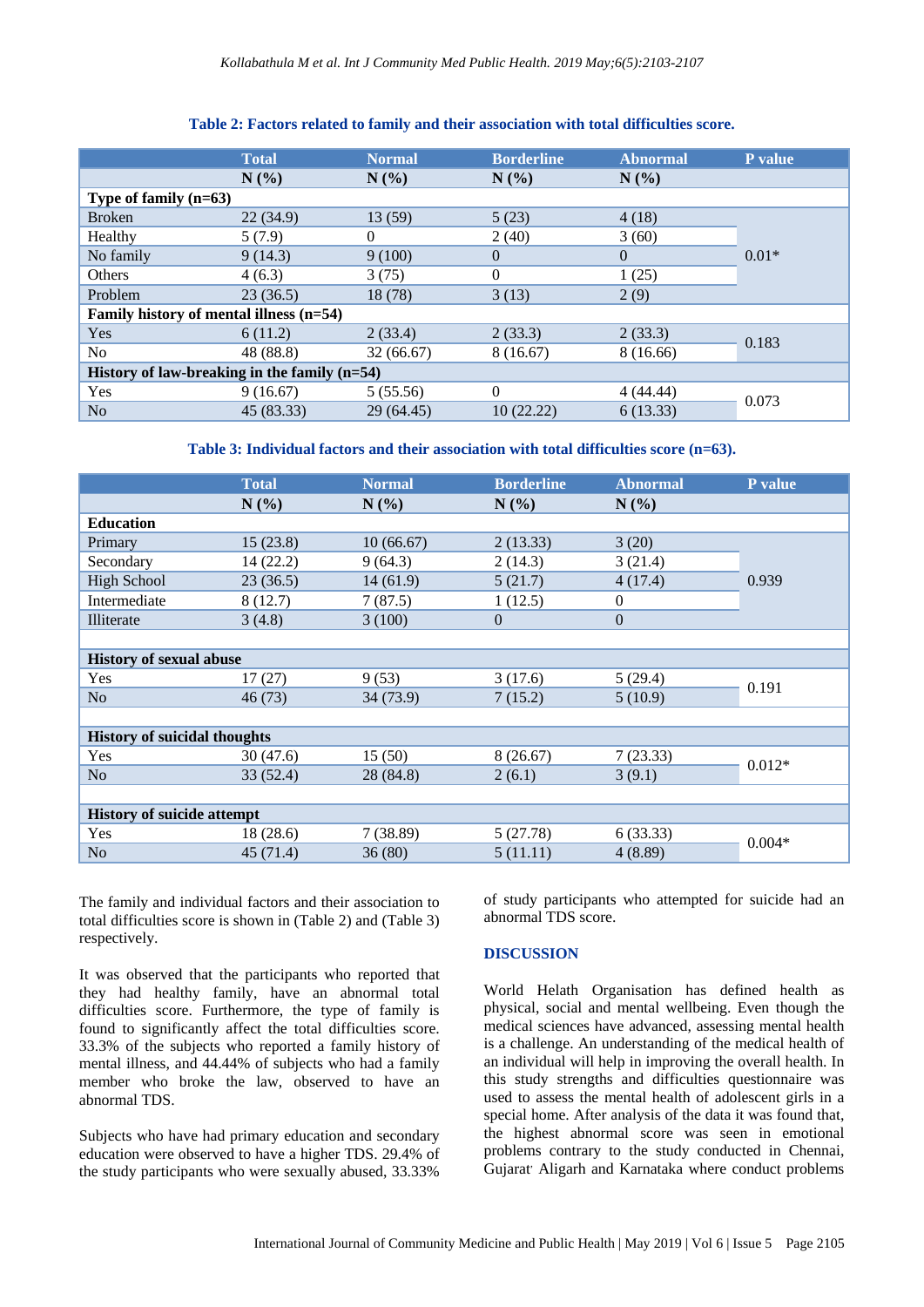were high.<sup>6-9</sup> Whereas, in rural Anand peer problems were high. This might be because of the difference in the study setting.<sup>10</sup>

In the current study, 16% had an abnormal total difficulties score, which is in concordance with the findings of studies conducted in Chennai and Bangalore.<sup>6,11</sup> But, it was lower than that conducted in rural Anand, where students of government school participated and in a study conducted in Karnataka, where subjects were selected from both rural and urban schools. $8.9^{\circ}$  A higher number, compared to the present study reported to have abnormal difficulties score, in the study conducted in Aligarh and in Anand, which might be because of the difference in the study setting and population.<sup>8,7</sup>

Type of family had a significant impact on the total difficulties score in the current study. Similar findings were noted in a study conducted among pre-university students in Bangalore where parental marital discord and death of a parent was significantly associated with the total problems on SDO.<sup>1</sup>

In a study conducted among runaway adolescents in a Boys observational home in Delhi, 69.33% were found to have behavioural problems and 81% had antisocial behaviour.<sup>12</sup> Whereas, in the current study only 5% showed anti-social behavior. This is probably due to the difference in gender and place, and also because a different questionnaire was used. In the study conducted in rural Anand it is only 1.1% and in the study in Chennai it was found to be higher compared to the current study, which might be because of a a different study setting and a bigger sample size.<sup>9,10</sup>

In the present study the type of family, suicidal ideation and previous suicide attempt were found to have a significant affect on the total difficulties score. Suicidal ideation in itself is a sign of an unhealthy mental status. More than 50% of those who attempted for suicide previously show a borderline or abnormal TDS. SDQ can help as a screening tool to help in early detection of mental health problems and also the area in which an adolescent needs the maximum support. A screening of mental health might give us a better insight into the psychological needs. This will in turn help in planning of management action for the betterment of the mental health of the adolescents.

#### **CONCLUSION**

The objective of the present study was to assess the mental health of the adolescent girls in a special home using Strengths and Difficulties Questionnaire. It was found that emotional problems were more common and only two thirds had and a normal total difficulties score, which considers, emotional problem, hyperactivity problem, conduct problem and peer pressure problem.

All children may be assessed periodically to know their psychological requirements. Attention should be given to identify at risk individuals. Provision for counsellling services may be made available. Introduction of life skill education might furthermore help in giving the adolescent a direction and hope to deal with the mental health issues.

#### **ACKNOWLEDGEMENTS**

We extend our gratitude to Dr. T. Jeevan, the then Medical Officer of the Government Special cum Observational home for girls, Visakhapatnam for helping us and giving us permission to conduct a study in the institute. I thank the Superintendent, and the staff of the home for their cooperation. I thank all the subjects of the study group for their participation.

*Funding: No funding sources Conflict of interest: None declared Ethical approval: The study was approved by the Institutional Ethics Committee*

#### **REFERENCES**

- 1. Feldman SS, Elliot GR. At the threshold 'The developing Adolescent'. Cambridge: Harvard University Press, 1990:3.
- 2. Park S. A Text Book of Preventive & Social Medicine. 22nd Ed. Jabalpur: Bhanot Publishers, 2013.
- 3. World Health Organization. Adolescent Mental Health: 2018. Available at: https://www.who.int/ news-room/fact-sheets/detail/adolescent-mentalhealth. Accessed on 04 February 2019.
- 4. Patel V, Flisher A, Hetrick S, McGorryP. Mental Health of Young People: a Global Public Health Challenge. Lancet. 2007;369:1302-13.
- 5. Available at: https://www.ehcap.co.uk/content/sites/ ehcap/uploads/NewsDocuments/236/SDQEnglishU K4-17scoring-1.PDF. Accessed on 04 February 2019.
- 6. Seenivasan P, Kumar CP. A comparison of mental health of urban Indian adolescents among working and non-working mothers. Annals Comm Health. 2014;2:39–43.
- 7. Nair S, Ganjiwale J, Kharod N, Varma J, Nimbalkar SM. Epidemiological survey of mental health in adolescent school children of Gujarat, India. BMJ Paediatr Open. 2017;1(1):e000139.
- 8. Faizi N, Azmi SA, Ahmad A, Shah MS. Assessment of psychological problems in schoolgoing adolescents of Aligarh. Ind Psychiatry J. 2016;25(2):184-8.
- 9. Dhoundiyal M, Venkatesh R. The psychological world of adolescence: a comparative evaluation between rural and urban girls. Indian J Psychol Med. 2009;31(1):35-8.